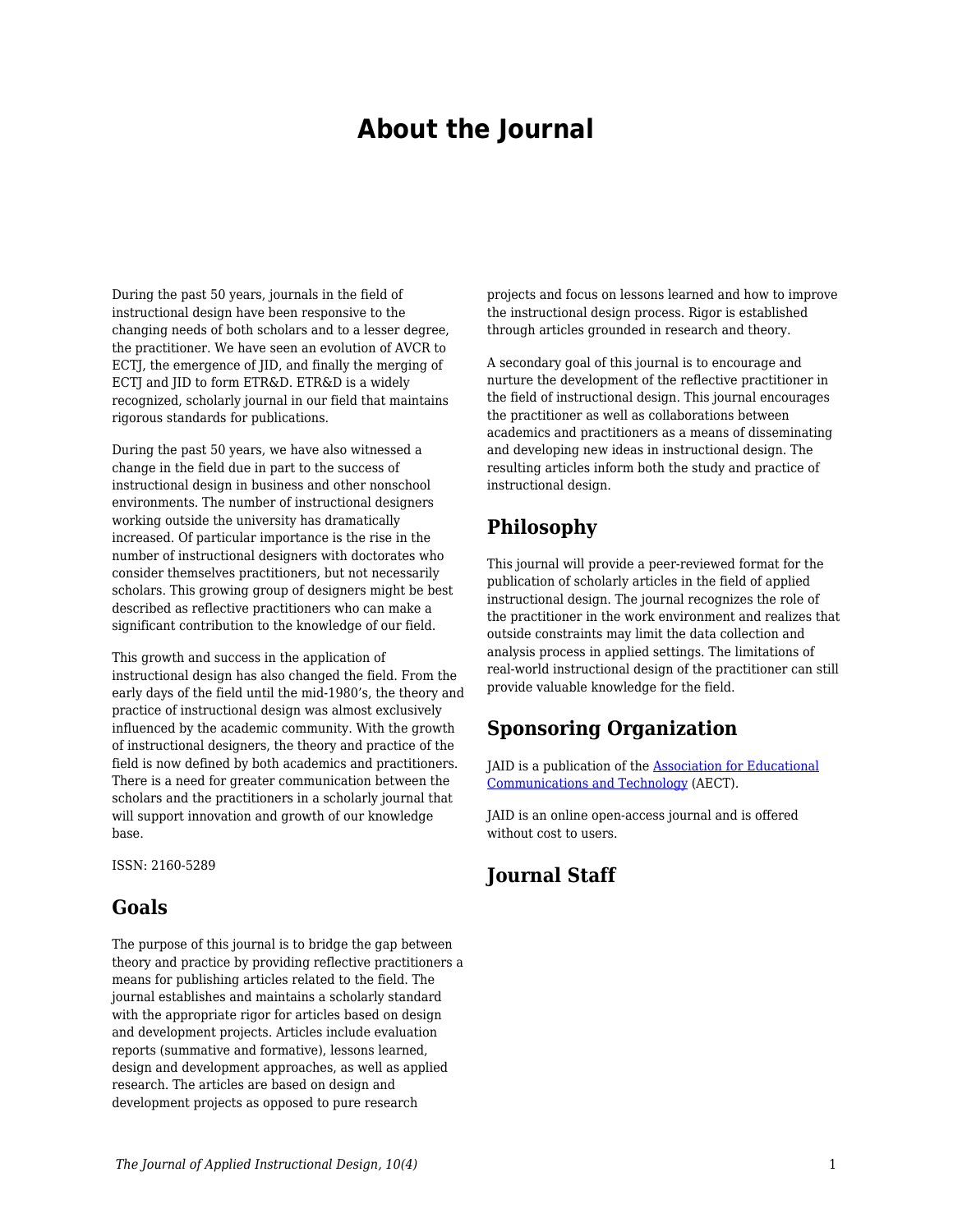| Role                                                   | <b>Name</b>                        | <b>Affiliation</b>                               |
|--------------------------------------------------------|------------------------------------|--------------------------------------------------|
| Co-Editor                                              | <b>Jill E.</b><br><b>Stefaniak</b> | University of<br>Georgia                         |
| Co-Editor                                              | Julie A. Bridges                   | Dupont<br>Sustainable<br>Solutions               |
| Assistant<br>Editor                                    | Max C<br>Anderson                  | University of<br>Illinois College of<br>Medicine |
| Production<br>Editor                                   | Royce Kimmons Brigham Young        | University                                       |
| Copyeditor                                             | Rebecca M.<br>Reese                | Rocky Mountain<br>College of Art<br>and Design   |
| Copyeditor                                             | Rebecca Clark-<br>Stallkamp        | Virginia Tech                                    |
| Copyeditor                                             | Lauren Bagdy                       | Florida State<br>University                      |
| Production Julie Irvine<br>Editing<br><b>Assistant</b> |                                    | Brigham Young<br>University                      |

## **Editorial Board**

| Name                          | <b>Affiliation</b>              |  |
|-------------------------------|---------------------------------|--|
| <b>Andy Gibbons</b>           | <b>Brigham Young University</b> |  |
| David Richard Moore           | Ohio University                 |  |
| Wilhelmina Savenye            | Arizona State University        |  |
| James Ellsworth               | U.S. Naval War College          |  |
| David Wiley                   | Lumen Learning                  |  |
| Ellen Wagner                  | Sage Road Solutions, LLC        |  |
| Barbara Lockee                | Virginia Tech                   |  |
| Theodore J. Kopcha            | University of Georgia           |  |
| Tutaleni Asino                | Oklahoma State University       |  |
| Shahron Williams Van<br>Rooij | George Mason University         |  |
| Beth Sockman                  | East Stroudburg University      |  |
| M.J. Bishop                   | University System of Maryland   |  |

# **About AECT**



**ASSOCIATION FOR EDUCATIONAL<br>COMMUNICATIONS & TECHNOLOGY** 

The [Association for Educational Communications and](https://www.aect.org/) [Technology](https://www.aect.org/) (AECT) is a professional association of instructional designers, educators and professionals who provide leadership and advise policy makers in order to sustain a continuous effort to enrich teaching and learning. Seizing opportunities to raise awareness and

leverage technology, our members may be found around the world in colleges and universities, in the Armed Forces and industry, in museums, libraries, and hospitals, and in the many places where educational change is underway. Our research and scholarly activity contribute to the knowledge base in the field of Learning. We are on the cutting edge of new developments and innovations in research and application.

AECT is the premier organization for those actively involved in the design of instruction and a systematic approach to learning. We provide an international forum for the exchange and dissemination of ideas for our members and for target audiences. We are the national and international voice for improvement of instruction and the most recognized association of information concerning a wide range of instructional and educational technology. We have 24 state and six International Affiliates all passionate about finding better ways to help people learn.

Since 1923, AECT has been the professional home for this field of interest and has continuously maintained a central position in the field, promoting high standards, in both scholarship and practice with nine Divisions and a Graduate Student Assembly that represent the breadth and depth of the field. Other journals sponsored by AECT include *[Educational Technology Research and](https://www.springer.com/journal/11423) [Development](https://www.springer.com/journal/11423)* and *[TechTrends](https://www.springer.com/journal/11528)*.

*The Journal of Applied Instructional Design* (JAID) is a refereed online journal designed for the publication of scholarly articles in the field of applied Instructional Design. The purpose of JAID is to provide the reflective ID scholar-practitioners and researchers a means for publishing articles on the nature and practice of ID that will support the innovation and growth of our knowledge base. The journal is for practitioners, instructors, students, and researchers of instructional design.

# **Call for Submissions**

JAID is for reflective scholar-practitioners, who through documentation of their practice in ID, make significant contributions to the knowledge of our field. Authors are invited to submit articles documenting new or revised approaches to ID; the processes of ID including in-depth documentation of analysis, design, and development, implementation and evaluation; design-based research; as well as applied research. Articles must be based on instructional design projects as opposed to pure research projects and focus on documented processes, lessons learned, and how to improve the overall process of ID. Articles must be grounded in research and theory connecting the intellectual foundations of the ID field and how these foundations shape its practice.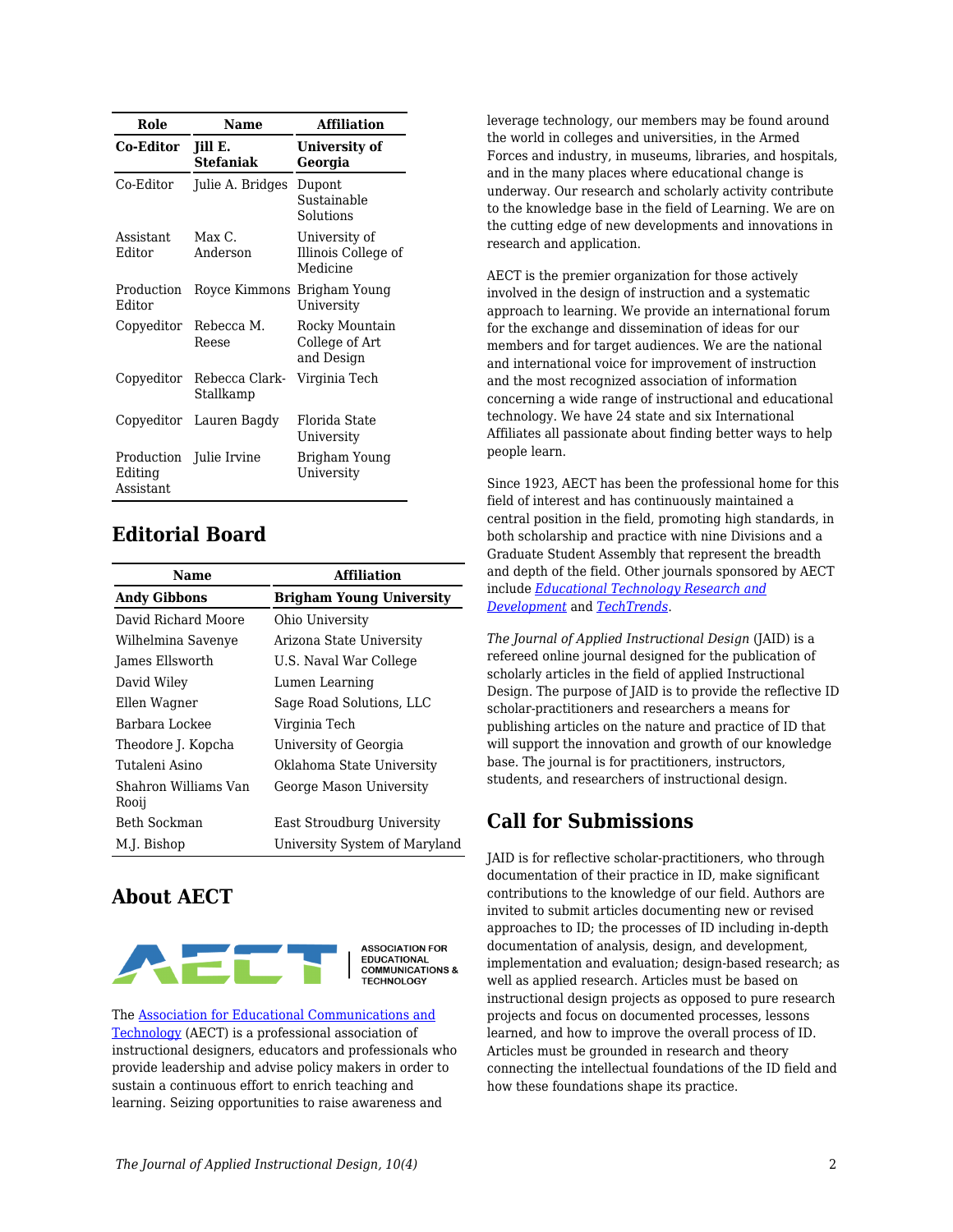The journal will establish and maintain a scholarly standard with the appropriate rigor for articles based on design and development projects. A secondary goal of this journal is to encourage and nurture the development of the reflective practitioner in the field of ID. This journal encourages the practitioner as well as collaborations between academics and practitioners as a means of disseminating and developing new ideas in ID. The resulting articles should inform both the study and practice of ID.

[Submit an Article](https://docs.google.com/forms/d/e/1FAIpQLSdetYatKzxU7poSBjfLgKIJ-cXUT5aFDj7XVADK4B-pZTSNRQ/viewform)

## **Article Types**

JAID currently accepts submissions of three article types.

#### **Instructional Design Practice**

This is an applied journal serving a practicing community. Our focus is on what practitioners are doing in authentic contexts and their observed results. These articles cover topics of broad concern to instructional design practitioners. The articles should represent issues of practical importance to working designers.

#### **Research Studies on Applied Instructional Design**

JAID is interested in publishing empirical studies exploring the application of instructional design principles in applied settings. Quantitative and qualitative studies are welcome.

#### **Instructional Design/Performance Design Position Papers**

JAID also accepts position papers that attempt to bridge theory and practice. Examples may include conceptual frameworks and new ideas facing the instructional design community. The paper must also provide enough information to allow the replication of the innovation or

continuation of the research in other settings. Position papers must be based in the context of a theoretical framework. Efficacy data is strongly preferred, but not always required, contingent upon the potential generalizability or value of the innovation.

# **Submission Guidelines**

The journal will focus on in-depth applications of the ID process and publish a variety of articles including case studies of the ID process; application articles that go beyond a mere how-to approach that provide implementation insights, guidance and evaluation of a process; evaluation articles that focus on the viability of a product or process; applied research resulting from evaluation of materials, studies of project implementation, articles on ways to improve the ID process from the perspective of the practitioner, and short essays that provide a scholarly debate of relevant issues related to the application of ID and relevant book reviews. When applicable, articles should include supplementary materials including examples of ID products, evaluation instruments, media files, and design artifacts.

The articles in the journal will be from the perspective of the scholar-practitioner rather than from the researcher. However, the manuscripts must demonstrate scholarly rigor appropriate to applied manuscripts.

Articles, including tables or figures, must follow APA 7th edition formatting and be submitted in a word or doc format using at least 12-point New Times Roman font. Each article must have an abstract (75-100 words) and a list of keywords. While there is some flexibility in the length of an article, 4,000 to 5,000 words is a best-guess estimate. If in doubt, contact the editor prior to submitting the article. Identifying information must only be located on the cover page including contact information for the first author.

You may contact the editors via email, if you have further questions.

[Contact the Editor](mailto:jill.stefaniak@uga.edu?subject=JAID%20Question)